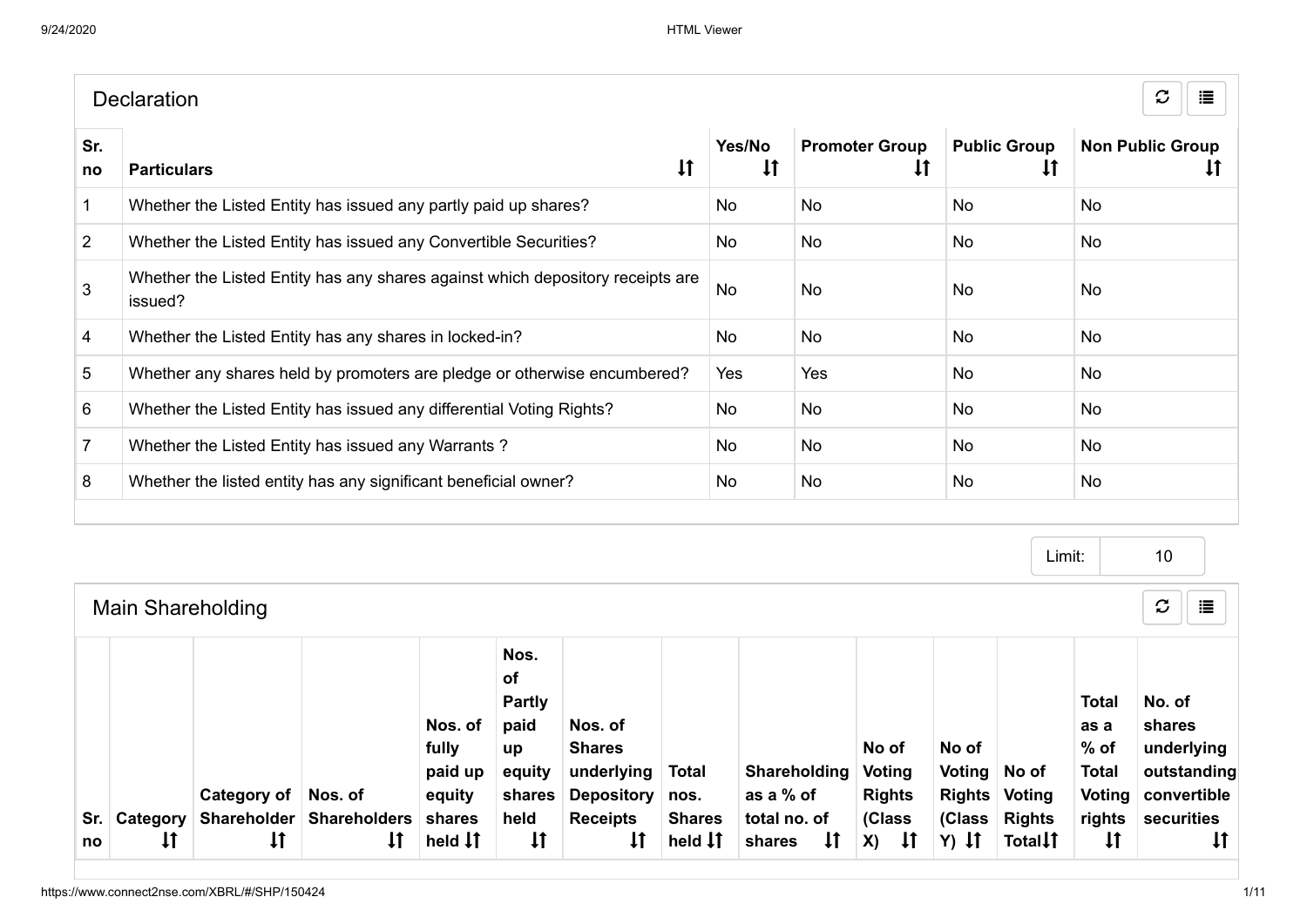9/24/2020 HTML Viewer

| 1                      | A              | Promoter &<br>Promoter<br>Group                             | 9           | 2993722 0      |             | 0           | 2993722 74.94 |           | 2993722 0   |                | 2993722 77.69 |                | $\overline{0}$        |
|------------------------|----------------|-------------------------------------------------------------|-------------|----------------|-------------|-------------|---------------|-----------|-------------|----------------|---------------|----------------|-----------------------|
| $2^{\circ}$            | B              | Public                                                      | 2167        | $1001138$ 0    |             | $\pmb{0}$   | 1001138       | 25.06     | 859864      | $\overline{0}$ | 859864        | 22.31          | $\overline{0}$        |
| $\mathbf{3}$           | $\mathsf{C}$   | Non<br>Promoter-<br>Non Public                              | $\mathbf 0$ | $\mathbf 0$    | $\mathbf 0$ | $\mathbf 0$ | $\mathbf 0$   |           | $\mathbf 0$ | $\overline{0}$ | $\pmb{0}$     | $\overline{0}$ | $\mathbf 0$           |
| $\overline{4}$         | C <sub>1</sub> | Shares<br>underlying<br><b>DRs</b>                          | $\mathbf 0$ | $\overline{0}$ | $\mathbf 0$ | $\pmb{0}$   | $\mathbf 0$   |           | $\mathbf 0$ | $\overline{0}$ | $\pmb{0}$     | $\mathbf 0$    | $\mathbf 0$           |
| $5\phantom{.0}$        | C <sub>2</sub> | Shares held<br>by Employee $\vert 0 \vert$<br><b>Trusts</b> |             | $\overline{0}$ | $\mathbf 0$ | $\mathbf 0$ | $\mathbf 0$   | $\pmb{0}$ | $\mathbf 0$ | $\overline{0}$ | $\mathbf 0$   | $\overline{0}$ | $\mathbf 0$           |
| 6                      |                | Total                                                       | 2176        | 3994860 0      |             | 0           | 3994860       | 100       | 3853586 0   |                | 3853586       | 100            | $\mathbf 0$           |
| $\left  \cdot \right $ |                |                                                             |             |                |             |             |               |           |             |                |               |                | $\blacktriangleright$ |

Limit: 10

|             | Promoter - Indian  |                                               |                                                   |            |              |                     |                                   |                                       |                                                                      |                                                             |                                             | $\mathcal{C}$                                | 這                           |
|-------------|--------------------|-----------------------------------------------|---------------------------------------------------|------------|--------------|---------------------|-----------------------------------|---------------------------------------|----------------------------------------------------------------------|-------------------------------------------------------------|---------------------------------------------|----------------------------------------------|-----------------------------|
|             |                    |                                               |                                                   |            |              | Reason<br>for not   | Nos. of                           | Nos. of<br>fully<br>paid up<br>equity | Nos.<br><b>of</b><br><b>Partly</b><br>paid<br>up<br>equity<br>shares | Nos. of<br><b>Shares</b><br>underlying<br>Depository   nos. | <b>Total</b>                                | Shareholding<br>as a % of                    | No d<br>Voti<br><b>Righ</b> |
| Sr. I<br>no | $\pmb{\downarrow}$ | <b>Category Category of</b><br>Shareholder IT | <b>ShareHolder</b><br>$\downarrow$<br><b>Type</b> | <b>PAN</b> | $\mathsf{1}$ | providing<br>PAN IT | <b>Shareholders</b><br>$\ddagger$ | shares<br>held $\downarrow \uparrow$  | held<br>$\pmb{\downarrow}$                                           | <b>Receipts</b>                                             | <b>Shares</b><br>held $\downarrow \uparrow$ | total no. of<br>$\pmb{\downarrow}$<br>shares | C a<br><b>X</b> )           |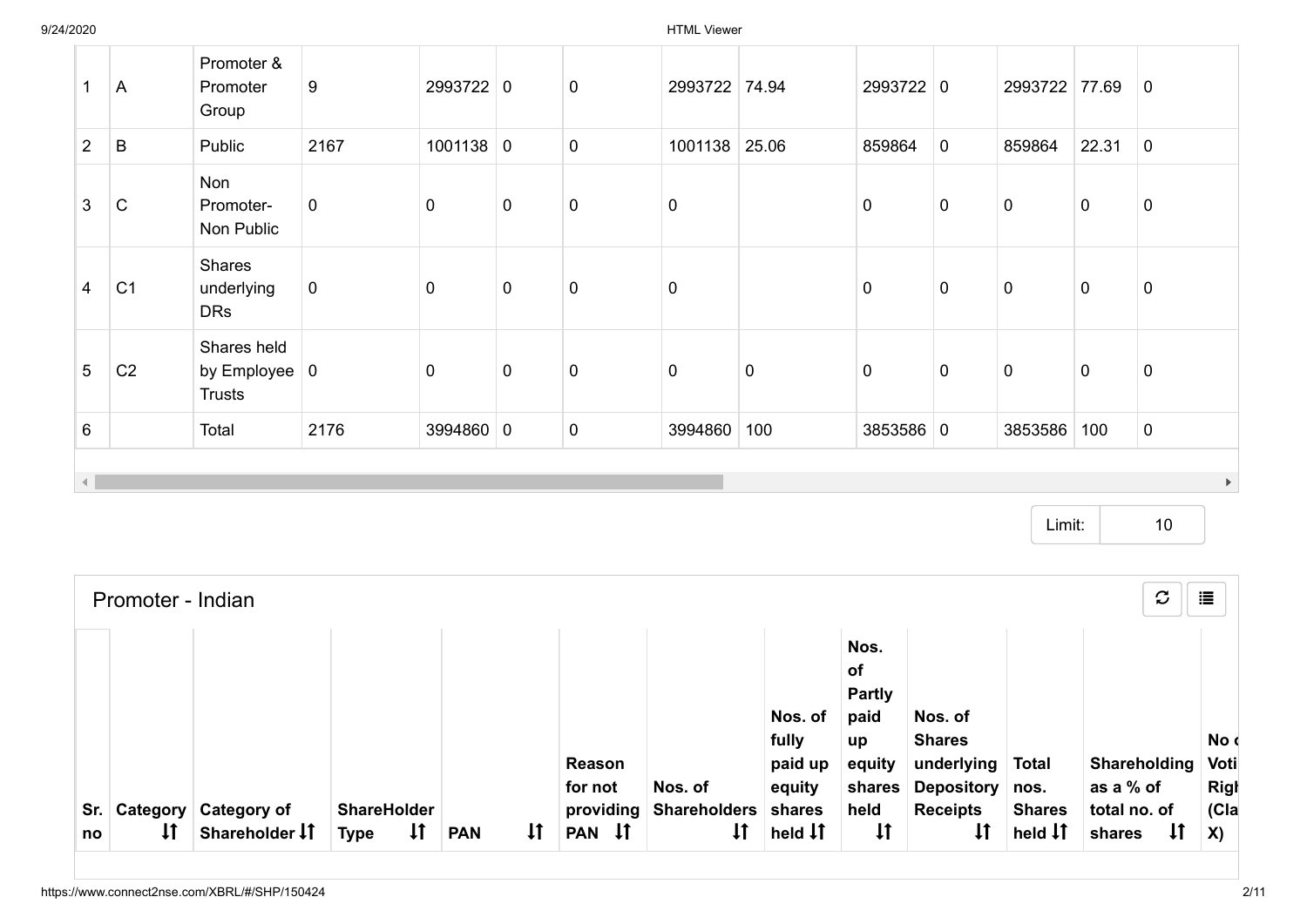| $\mathbf{1}$         | $\mathbf{1}$ | Indian                                                                |            | $\pmb{0}$    | $\mathbf 0$ | $\mathbf 0$ | $\mathbf 0$      | $\mathbf 0$    | $\mathbf 0$    | $\mathbf 0$                    |
|----------------------|--------------|-----------------------------------------------------------------------|------------|--------------|-------------|-------------|------------------|----------------|----------------|--------------------------------|
| $2^{\circ}$          | a            | Individuals/Hindu<br>undivided Family                                 |            | 9            | 2993722 0   |             | $\overline{0}$   | 2993722 74.94  |                | 2993                           |
| $\overline{3}$       |              | <b>USHA</b><br><b>AGARWAL</b>                                         | ABQPA4343K | $\mathbf{1}$ | 855943      | $\mathbf 0$ | $\mathbf 0$      | 855943         | 21.43          | 855                            |
| 4                    |              | <b>ARTI AGARWAL</b>                                                   | AADPA8307R | $\mathbf 1$  | 491002      | $\pmb{0}$   | $\mathbf{0}$     | 491002         | 12.29          | 4910                           |
| 5                    |              | <b>RITESH KUMAR</b><br><b>AGARWAL</b>                                 | ABQPA4346N | $\mathbf 1$  | 441164      | $\mathbf 0$ | $\mathbf 0$      | 441164         | 11.04          | 4411                           |
| 6                    |              | <b>UPENDER</b><br><b>KUMAR</b><br><b>AGARWAL</b><br>(FAMILY<br>TRUST) | AAAHU6314D | $\mathbf 1$  | 421135      | $\mathbf 0$ | $\mathbf 0$      | 421135         | 10.54          | 4211                           |
| $\overline{7}$       |              | <b>UPENDER</b><br><b>KUMAR</b><br><b>AGARWAL</b><br>(HUF)             | AAEHA5826L | -1           | 285439      | $\mathbf 0$ | $\mathbf 0$      | 285439         | 7.15           | 2854                           |
| 8                    |              | <b>VIRAJ</b><br><b>AGARWAL</b>                                        | AYEPA0649P | $\mathbf 1$  | 282911      | $\mathbf 0$ | $\mathbf 0$      | 282911         | 7.08           | 2829                           |
| 9                    |              | <b>UPENDER</b><br><b>KUMAR</b><br><b>AGARWAL</b>                      | ABQPA4344Q | $\mathbf{1}$ | 164628      | $\mathbf 0$ | $\mathbf 0$      | 164628         | 4.12           | 1646                           |
| 10                   |              | <b>NEYSA</b><br><b>AGARWAL</b>                                        | AYEPA0648N | $\mathbf{1}$ | 30000       | $\pmb{0}$   | $\mathbf 0$      | 30000          | 0.75           | 3000                           |
| $\blacktriangleleft$ |              |                                                                       |            |              |             |             |                  |                |                | $\blacktriangleright$          |
|                      |              |                                                                       |            |              | Limit:      | 10          | $\langle\langle$ | $\overline{1}$ | $\overline{2}$ | $\mathcal{Y}$<br>$\rightarrow$ |

 $\mathcal{Z}$   $\parallel$   $\equiv$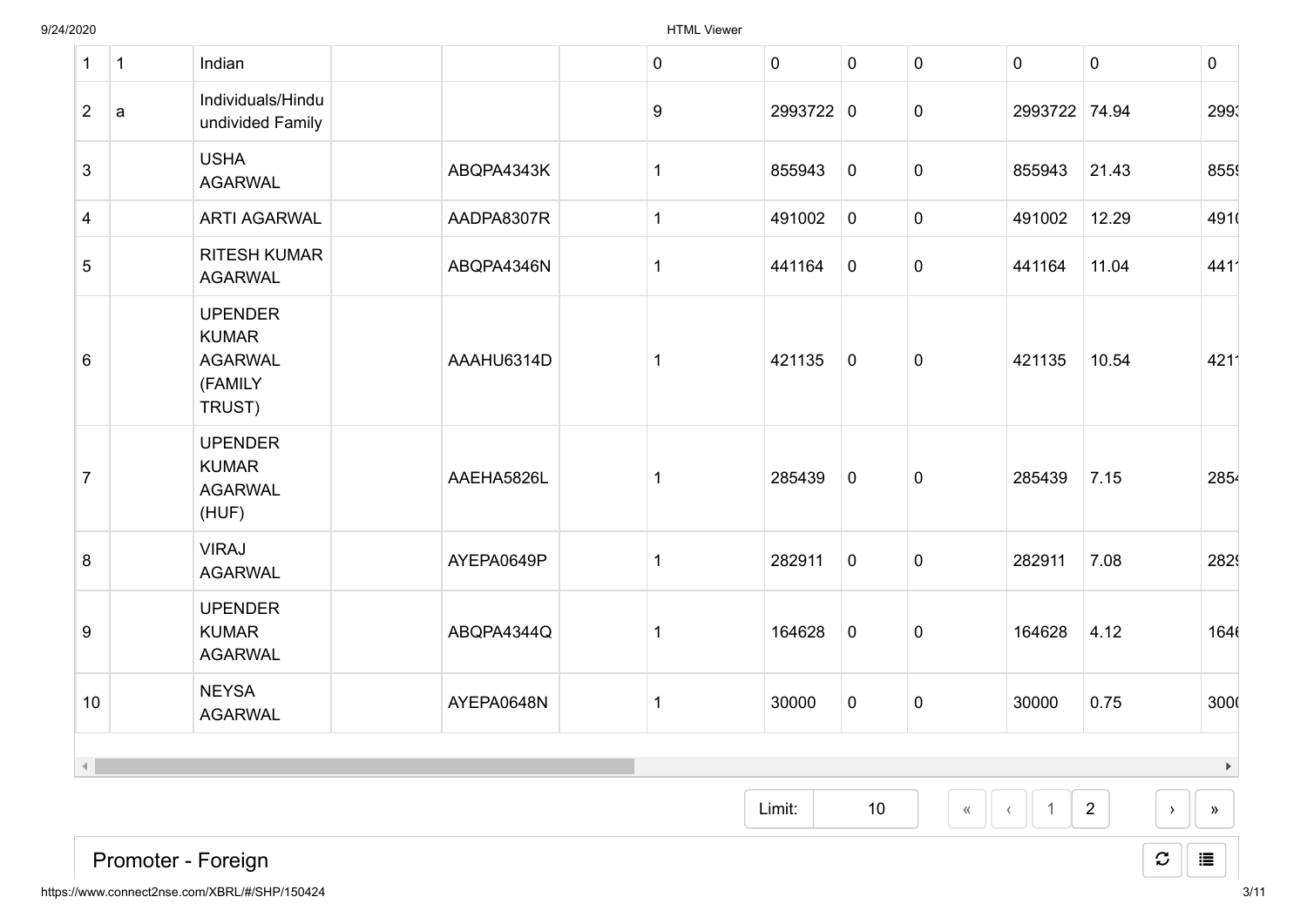| Sr.<br>no      | $\downarrow$   | <b>Category of</b><br><b>Category Shareholder</b><br>$\downarrow$           | ShareHolder   PAN<br>$\downarrow$<br><b>Type</b> | $\downarrow$ | Reason<br>for not<br>providing<br>PAN IT | Nos. of<br><b>Shareholders</b><br>$\downarrow$ | Nos. of<br>fully<br>paid up<br>equity<br>shares<br>held <b>I</b> f | Nos.<br>of<br><b>Partly</b><br>paid<br>up<br>equity<br>shares<br>held<br>$\downarrow$ | Nos. of<br><b>Shares</b><br>underlying<br><b>Depository</b><br><b>Receipts</b><br>$\downarrow$ | <b>Total</b><br>nos.<br><b>Shares</b><br>held <b>I</b> T | Shareholding<br>as a % of<br>total no. of<br>$\downarrow$<br>shares | No of<br>Voting<br><b>Rights</b><br>(Class<br>$X)$ If | No of<br><b>Voting</b><br><b>Rights</b><br>(Class<br>$Y)$ $\downarrow$ $\uparrow$ |
|----------------|----------------|-----------------------------------------------------------------------------|--------------------------------------------------|--------------|------------------------------------------|------------------------------------------------|--------------------------------------------------------------------|---------------------------------------------------------------------------------------|------------------------------------------------------------------------------------------------|----------------------------------------------------------|---------------------------------------------------------------------|-------------------------------------------------------|-----------------------------------------------------------------------------------|
| $\mathbf 1$    | $\overline{2}$ | Foreign                                                                     |                                                  |              |                                          | $\mathbf 0$                                    | $\mathbf 0$                                                        | 0                                                                                     | $\mathbf 0$                                                                                    | $\mathbf 0$                                              | $\mathbf 0$                                                         | $\mathbf 0$                                           | $\mathbf 0$                                                                       |
| $\overline{2}$ | a              | Individuals<br>(Non-<br>Resident<br>Individuals/<br>Foreign<br>Individuals) |                                                  |              |                                          | $\pmb{0}$                                      | $\mathbf 0$                                                        | $\mathbf 0$                                                                           | $\pmb{0}$                                                                                      | $\mathbf 0$                                              | $\pmb{0}$                                                           | $\mathbf 0$                                           | $\mathbf 0$                                                                       |
| 3              | $\mathsf b$    | Government                                                                  |                                                  |              |                                          | $\pmb{0}$                                      | 0                                                                  | $\mathbf 0$                                                                           | $\pmb{0}$                                                                                      | $\mathbf 0$                                              | $\mathbf 0$                                                         | $\mathbf 0$                                           | $\mathbf 0$                                                                       |
| $\overline{4}$ | $\mathbf{C}$   | Institutions                                                                |                                                  |              |                                          | $\pmb{0}$                                      | $\mathbf 0$                                                        | $\mathbf 0$                                                                           | 0                                                                                              | $\overline{0}$                                           | $\mathbf 0$                                                         | $\mathbf 0$                                           | $\mathbf 0$                                                                       |
| 5              | d              | Foreign<br>Portfolio<br>Investor                                            |                                                  |              |                                          | $\pmb{0}$                                      | $\mathbf 0$                                                        | 0                                                                                     | $\pmb{0}$                                                                                      | $\mathbf 0$                                              | $\pmb{0}$                                                           | $\overline{0}$                                        | 0                                                                                 |
| 6              | $\mathbf e$    | Any Other<br>(specify)                                                      |                                                  |              |                                          | $\pmb{0}$                                      | 0                                                                  | 0                                                                                     | $\pmb{0}$                                                                                      | $\mathbf 0$                                              | $\pmb{0}$                                                           | $\mathbf 0$                                           | $\pmb{0}$                                                                         |
| $\overline{7}$ |                | Sub-Total (A)<br>(2)                                                        |                                                  |              |                                          | 0                                              | $\mathbf 0$                                                        | $\mathbf 0$                                                                           | $\mathbf 0$                                                                                    | $\mathbf 0$                                              | $\pmb{0}$                                                           | $\mathbf 0$                                           | $\mathbf 0$                                                                       |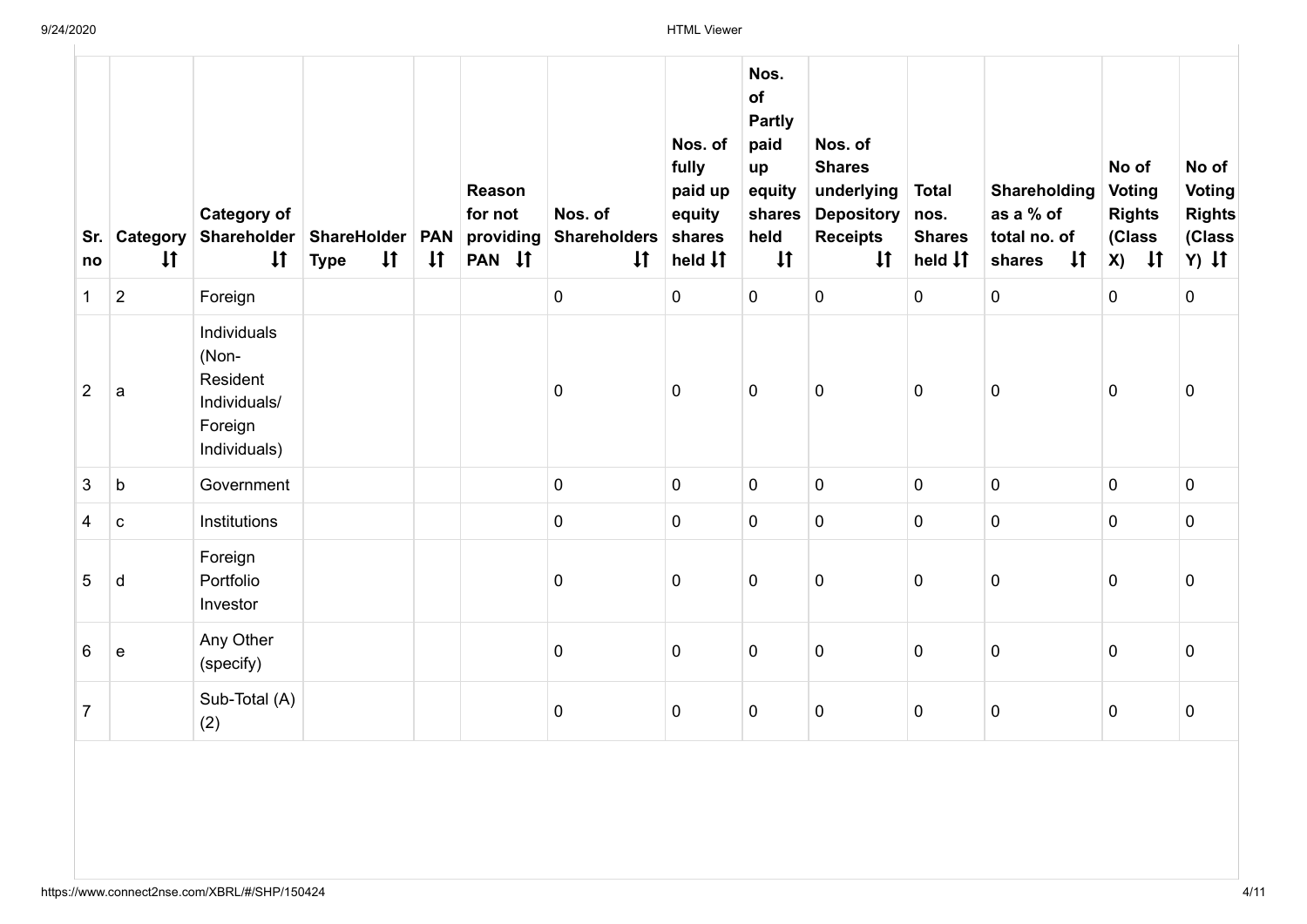| no  | <b>Public - Institutions</b><br>$\downarrow$ | <b>Category of</b><br>Sr. Category Shareholder PAN providing<br>$\downarrow$<br>Institutions | $\downarrow$ | Reason<br>for not<br>PAN IT | Nos. of<br>Shareholders held<br>$\downarrow$ | Nos.<br>of fully<br>paid<br>up<br>equity<br>shares shares Depository Shares as a % of<br>$\downarrow$<br>$\mathbf 0$ | Nos.<br>of<br><b>Partly</b><br>paid<br>up<br>equity<br>held<br>$\downarrow$<br>$\mathbf 0$ | Nos. of<br><b>Shares</b><br>underlying<br><b>Receipts</b> | $\downarrow$ | <b>Total</b><br>nos.<br>held<br>$\downarrow$<br>$\mathbf{0}$ | total no. of<br>shares <b>I</b> T<br>$\mathbf 0$ |               | No of<br>$X)$ It<br>$\mathbf 0$ | Limit:<br>No of<br>Shareholding Voting Voting Voting<br>Rights Rights Rights Voting d<br>(Class (Class Total<br>$Y)$ It<br>$\overline{0}$ | 10<br>$\mathfrak{S}% _{M_{1},M_{2}}^{\alpha,\beta}(\varepsilon)=\mathfrak{S}_{M_{1},M_{2}}^{\alpha,\beta}(\varepsilon)$<br>No of<br>$\downarrow$<br>$\mathbf 0$ | 這<br><b>Total</b><br>as a<br>$%$ of<br><b>Total</b><br>rights s<br>$\downarrow$ |
|-----|----------------------------------------------|----------------------------------------------------------------------------------------------|--------------|-----------------------------|----------------------------------------------|----------------------------------------------------------------------------------------------------------------------|--------------------------------------------------------------------------------------------|-----------------------------------------------------------|--------------|--------------------------------------------------------------|--------------------------------------------------|---------------|---------------------------------|-------------------------------------------------------------------------------------------------------------------------------------------|-----------------------------------------------------------------------------------------------------------------------------------------------------------------|---------------------------------------------------------------------------------|
|     |                                              |                                                                                              |              |                             |                                              |                                                                                                                      |                                                                                            |                                                           |              |                                                              |                                                  |               |                                 |                                                                                                                                           |                                                                                                                                                                 |                                                                                 |
| no  |                                              | No. of shareholders                                                                          | $\downarrow$ | No share held               | $\downarrow$                                 | Voting rights which are frozen                                                                                       |                                                                                            |                                                           |              |                                                              | $\downarrow$                                     |               |                                 | Disclosure of notes on share                                                                                                              |                                                                                                                                                                 | $\downarrow$                                                                    |
| Sr. |                                              | <b>Promoter Unclaim Details</b>                                                              |              |                             |                                              |                                                                                                                      |                                                                                            |                                                           |              |                                                              |                                                  |               |                                 |                                                                                                                                           | $\boldsymbol{\mathcal{C}}$                                                                                                                                      | 這                                                                               |
|     |                                              |                                                                                              |              |                             |                                              |                                                                                                                      |                                                                                            |                                                           |              |                                                              |                                                  |               |                                 | Limit:                                                                                                                                    | 10                                                                                                                                                              |                                                                                 |
| 8   |                                              | and<br>Promoter<br>Group $(A)=$<br>$(A)(1)+(A)(2)$                                           |              |                             |                                              | 9                                                                                                                    |                                                                                            | 2993722 0                                                 |              | 0                                                            |                                                  | 2993722 74.94 |                                 |                                                                                                                                           | 2993722 0                                                                                                                                                       |                                                                                 |
|     |                                              | Shareholding<br>of Promoter                                                                  |              |                             |                                              |                                                                                                                      |                                                                                            |                                                           |              |                                                              |                                                  |               |                                 |                                                                                                                                           |                                                                                                                                                                 |                                                                                 |
|     |                                              | Total                                                                                        |              |                             |                                              |                                                                                                                      |                                                                                            |                                                           |              |                                                              |                                                  |               |                                 |                                                                                                                                           |                                                                                                                                                                 |                                                                                 |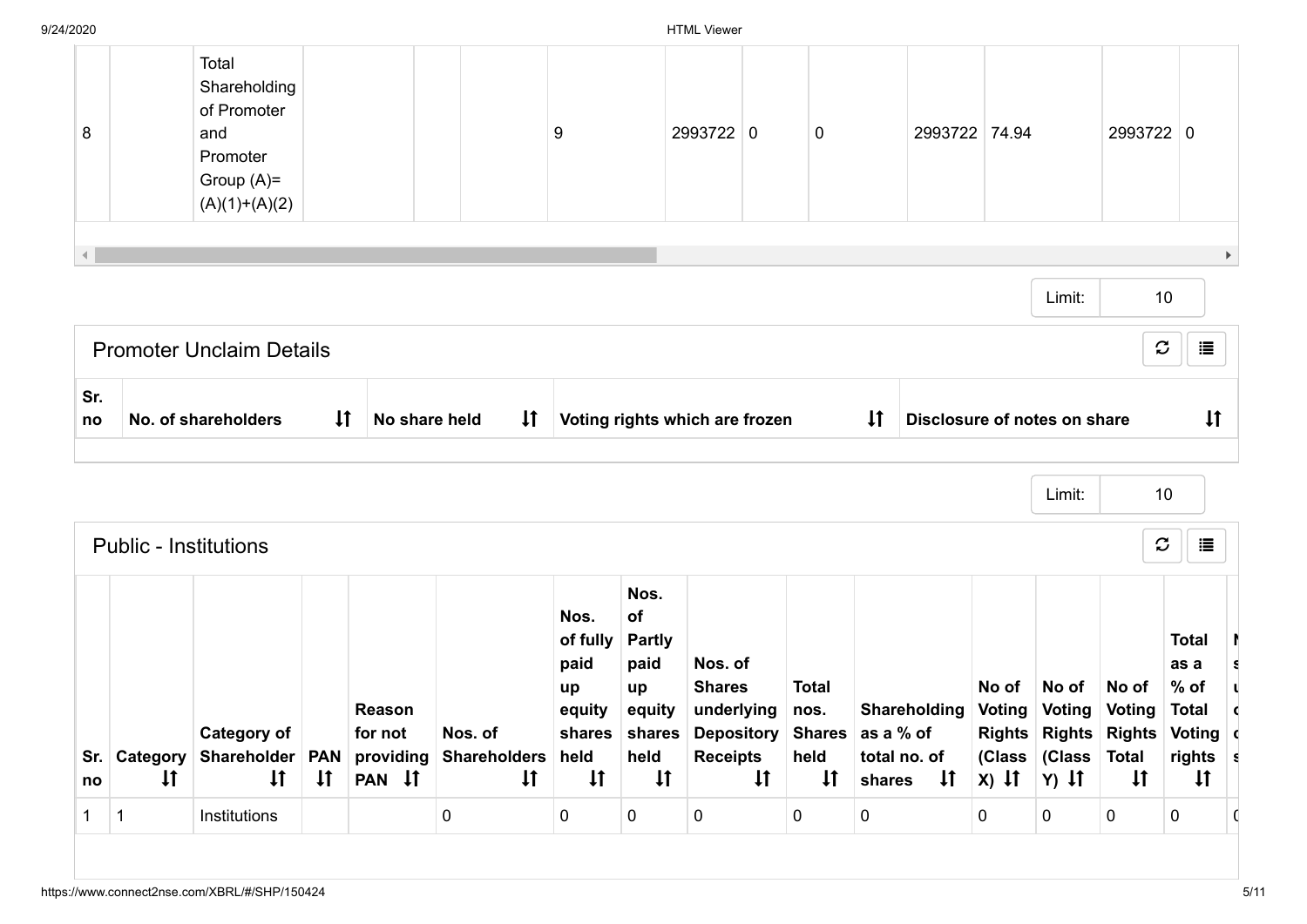| $\overline{2}$  | a            | Mutual<br>Funds/                           | $\mathbf 1$    | 700            | $\pmb{0}$ | $\mathbf 0$    | 700         | 0.02                       | 700            | $\mathbf 0$         | 700            | 0.02                           | O                     |
|-----------------|--------------|--------------------------------------------|----------------|----------------|-----------|----------------|-------------|----------------------------|----------------|---------------------|----------------|--------------------------------|-----------------------|
| $\mathbf{3}$    | $\mathbf b$  | Venture<br>Capital<br>Funds                | $\overline{0}$ | $\overline{0}$ | $\pmb{0}$ | $\mathbf 0$    | $\mathbf 0$ | $\pmb{0}$                  | $\overline{0}$ | $\pmb{0}$           | $\pmb{0}$      | $\pmb{0}$                      | O                     |
| $\overline{4}$  | $\vert$ c    | Alternate<br>Investment<br>Funds           | $\overline{0}$ | $\overline{0}$ | $\pmb{0}$ | $\mathbf 0$    | $\pmb{0}$   | $\pmb{0}$                  | $\overline{0}$ | $\pmb{0}$           | $\pmb{0}$      | $\pmb{0}$                      | C                     |
| $5\phantom{.0}$ | d            | Foreign<br>Venture<br>Capital<br>Investors | $\overline{0}$ | $\overline{0}$ | $\pmb{0}$ | $\pmb{0}$      | $\pmb{0}$   | $\pmb{0}$                  | $\mathbf 0$    | $\pmb{0}$           | $\pmb{0}$      | $\pmb{0}$                      | C                     |
| 6               | $\vert$ e    | Foreign<br>Portfolio<br>Investors          | $\overline{0}$ | $\overline{0}$ | $\pmb{0}$ | $\mathbf 0$    | $\pmb{0}$   | $\pmb{0}$                  | $\mathbf 0$    | $\pmb{0}$           | $\pmb{0}$      | $\pmb{0}$                      | 0                     |
| $\overline{7}$  | $\mathsf{f}$ | Financial<br>Institutions/<br><b>Banks</b> | $\sqrt{2}$     | 22907          | $\pmb{0}$ | $\mathbf 0$    | 22907       | 0.57                       | 22907          | $\overline{0}$      | 22907          | 0.59                           | $\mathbf{C}$          |
| $8\phantom{.}$  | g            | Insurance<br>Companies                     | $\pmb{0}$      | $\overline{0}$ | $\pmb{0}$ | $\mathbf 0$    | $\pmb{0}$   | $\pmb{0}$                  | $\overline{0}$ | $\pmb{0}$           | $\pmb{0}$      | $\pmb{0}$                      | $\mathbf C$           |
| $9\,$           | $\mathsf{h}$ | Provident<br>Funds/<br>Pension<br>Funds    | $\overline{0}$ | $\overline{0}$ | $\pmb{0}$ | $\mathbf 0$    | $\pmb{0}$   | $\pmb{0}$                  | $\mathbf 0$    | $\pmb{0}$           | $\pmb{0}$      | $\pmb{0}$                      | C                     |
| 10 i            |              | Any Other<br>(specify)                     | 40             | $141274$ 0     |           | $\overline{0}$ | 141274 3.54 |                            | $\overline{0}$ | $\overline{0}$      | $\overline{0}$ | $\Omega$                       | $\sqrt{2}$            |
|                 |              |                                            |                |                |           |                |             |                            |                |                     |                |                                | $\blacktriangleright$ |
|                 |              |                                            |                |                |           | Limit:         |             | $10\,$<br>$\langle\langle$ |                | $\overline{2}$<br>1 |                | $\mathcal{P}$<br>$\rightarrow$ |                       |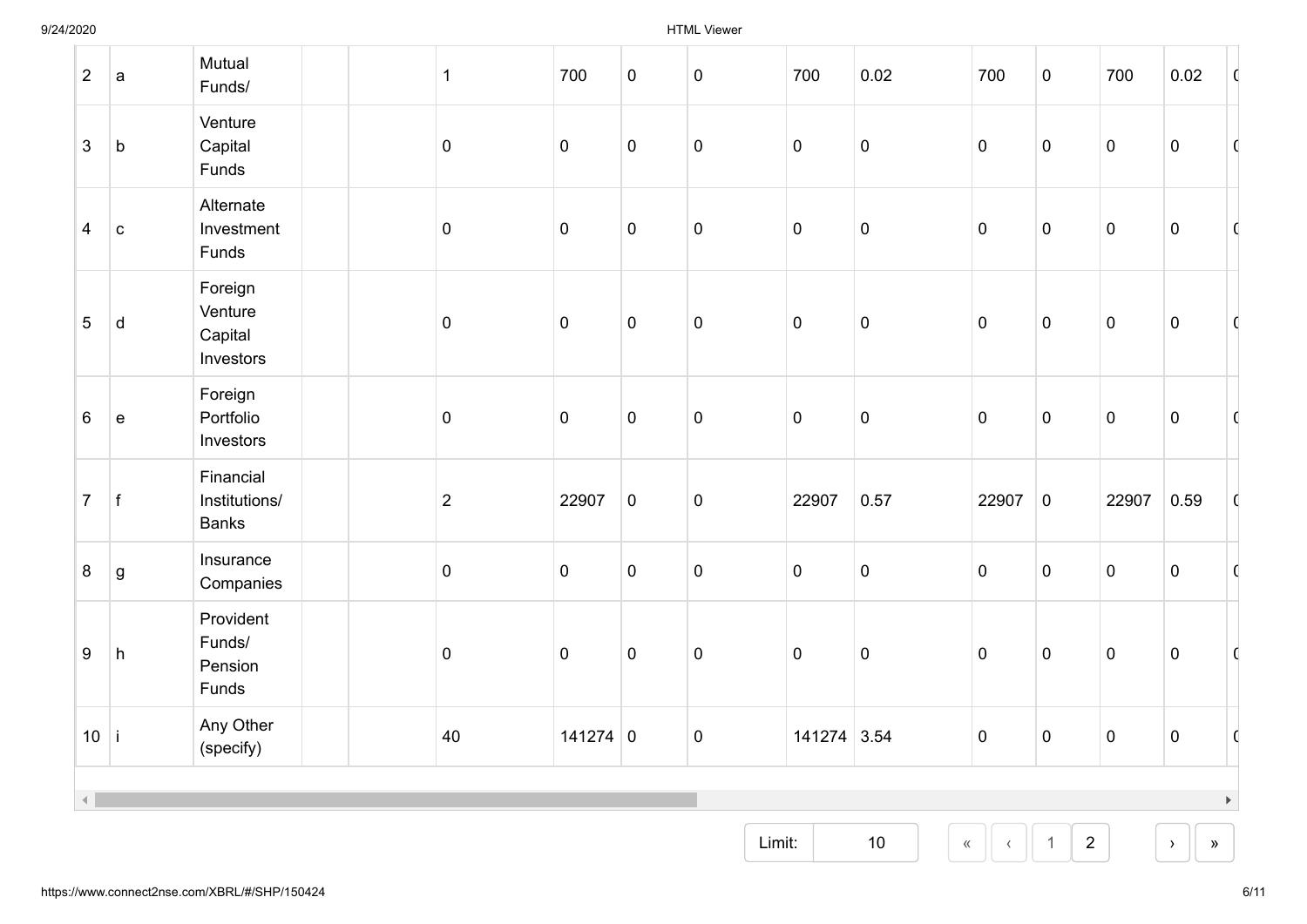|                |                        | Public - Central Government/ State Government(s)/ President of India              |                            |                                          |                                                |                                                                            |                                                                                       |                                                                                                |                                                               |                                                                     |                                   |                                                                                                 | $\mathcal{C}$                                          | 這                                                                                  |
|----------------|------------------------|-----------------------------------------------------------------------------------|----------------------------|------------------------------------------|------------------------------------------------|----------------------------------------------------------------------------|---------------------------------------------------------------------------------------|------------------------------------------------------------------------------------------------|---------------------------------------------------------------|---------------------------------------------------------------------|-----------------------------------|-------------------------------------------------------------------------------------------------|--------------------------------------------------------|------------------------------------------------------------------------------------|
| Sr.<br>no      | Category<br>$\ddagger$ | <b>Category of</b><br>Shareholder<br>$\downarrow$                                 | <b>PAN</b><br>$\downarrow$ | Reason<br>for not<br>providing<br>PAN IT | Nos. of<br><b>Shareholders</b><br>$\downarrow$ | Nos.<br>of fully<br>paid<br>up<br>equity<br>shares<br>held<br>$\downarrow$ | Nos.<br>of<br><b>Partly</b><br>paid<br>up<br>equity<br>shares<br>held<br>$\downarrow$ | Nos. of<br><b>Shares</b><br>underlying<br><b>Depository</b><br><b>Receipts</b><br>$\downarrow$ | <b>Total</b><br>nos.<br><b>Shares</b><br>held<br>$\downarrow$ | Shareholding<br>as a % of<br>total no. of<br>$\downarrow$<br>shares | No of<br><b>Voting</b><br>$X)$ It | No of<br>Voting<br><b>Rights Rights Rights</b><br>(Class (Class<br>$Y)$ $\downarrow$ $\uparrow$ | No of<br><b>Voting</b><br><b>Total</b><br>$\downarrow$ | <b>Total</b><br>as a<br>$%$ of<br><b>Total</b><br>Voting<br>rights<br>$\downarrow$ |
|                | $\overline{2}$         | Central<br>Government/<br><b>State</b><br>Government(s)/<br>President of<br>India |                            |                                          | 0                                              | 0                                                                          | 0                                                                                     | $\mathbf 0$                                                                                    | $\mathbf 0$                                                   | 0                                                                   | $\mathbf 0$                       | $\mathbf 0$                                                                                     | $\mathbf 0$                                            | $\mathbf{0}$                                                                       |
| $\overline{2}$ |                        | Sub-Total (B)<br>(2)                                                              |                            |                                          | 0                                              | 0                                                                          | 0                                                                                     | $\pmb{0}$                                                                                      | $\mathbf 0$                                                   | $\mathbf 0$                                                         | $\pmb{0}$                         | $\mathbf 0$                                                                                     | $\mathbf 0$                                            | 0                                                                                  |
|                |                        |                                                                                   |                            |                                          |                                                |                                                                            |                                                                                       |                                                                                                |                                                               |                                                                     |                                   |                                                                                                 |                                                        |                                                                                    |

Limit: 10

Public - NonInstitutions

 $\mathcal{Z}$   $\parallel$   $\equiv$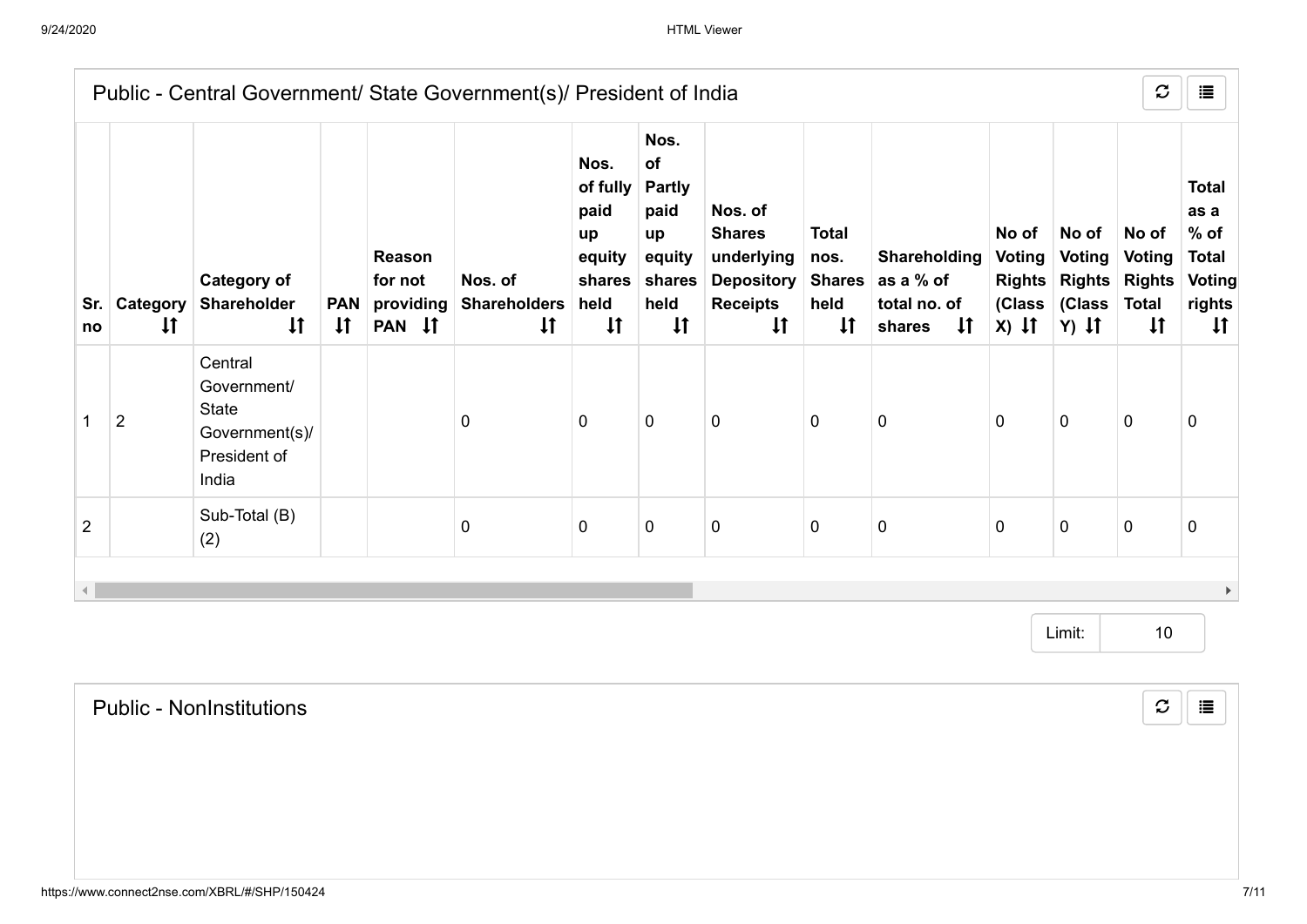| Sr.<br>no      | Category<br>$\downarrow$ | <b>Category of</b><br>Shareholder<br>$\downarrow$                                                 | $\mathfrak{t}$<br><b>PAN</b> | Reason<br>for not<br>providing<br>PAN IT | Nos. of<br><b>Shareholders</b><br>$\sharp$ | Nos.<br>of fully<br>paid<br>up<br>equity<br>shares<br>held<br>$\downarrow$ | Nos.<br>of<br><b>Partly</b><br>paid<br>up<br>equity<br>shares<br>held<br>$\downarrow$ | Nos. of<br><b>Shares</b><br>underlying<br><b>Depository</b><br><b>Receipts</b><br>$\downarrow$ | <b>Total</b><br>nos.<br><b>Shares</b><br>held<br>$\downarrow$ | Shareholding<br>as a % of<br>total no. of<br>$\downarrow$<br>shares | No of<br>Voting<br><b>Rights</b><br>(Class<br>$X)$ If | No of<br><b>Voting</b><br>(Class<br>$Y)$ It | No of<br><b>Voting</b><br><b>Rights Rights</b><br><b>Total</b><br>$\downarrow$ |
|----------------|--------------------------|---------------------------------------------------------------------------------------------------|------------------------------|------------------------------------------|--------------------------------------------|----------------------------------------------------------------------------|---------------------------------------------------------------------------------------|------------------------------------------------------------------------------------------------|---------------------------------------------------------------|---------------------------------------------------------------------|-------------------------------------------------------|---------------------------------------------|--------------------------------------------------------------------------------|
| 1              | 3                        | Non-<br>institutions                                                                              |                              |                                          | 0                                          | 0                                                                          | $\mathbf 0$                                                                           | 0                                                                                              | 0                                                             | $\pmb{0}$                                                           | 0                                                     | $\mathbf 0$                                 | 0                                                                              |
| $\overline{2}$ | a                        | Individuals -                                                                                     |                              |                                          | 2107                                       | 818078 0                                                                   |                                                                                       | 0                                                                                              | 818078                                                        | 20.48                                                               | 818078 0                                              |                                             | 818078                                                                         |
| 3              | Ť                        | Individual<br>shareholders<br>holding<br>nominal<br>share capital<br>up to Rs. 2<br>lakhs.        |                              |                                          | 2101                                       | $600112$ 0                                                                 |                                                                                       | 0                                                                                              | 600112 15.02                                                  |                                                                     | $600112$ 0                                            |                                             | 600112                                                                         |
| 4              |                          | <b>AMIT JAIN</b>                                                                                  | AAEPJ3715H                   |                                          | 1                                          | 71140                                                                      | $\overline{0}$                                                                        | $\mathbf 0$                                                                                    | 71140                                                         | 1.78                                                                | 71140                                                 | $\overline{0}$                              | 71140                                                                          |
| 5              |                          | <b>DEEPALI</b><br><b>RAKESH</b><br><b>GANDHI</b>                                                  | AAFPG8326C                   |                                          |                                            | 44100                                                                      | $\mathbf 0$                                                                           | 0                                                                                              | 44100                                                         | 1.1                                                                 | 44100                                                 | $\mathbf 0$                                 | 44100                                                                          |
| 6              | ΠĪ.                      | Individual<br>shareholders<br>holding<br>nominal<br>share capital<br>in excess of<br>Rs. 2 lakhs. |                              |                                          | 6                                          | $217966$ 0                                                                 |                                                                                       | $\Omega$                                                                                       | 217966 5.46                                                   |                                                                     | 217966 0                                              |                                             | 217966                                                                         |
| $\overline{7}$ |                          | <b>AMIT JAIN</b>                                                                                  | AAEPJ3715H                   |                                          | 1                                          | 71140                                                                      | $\overline{0}$                                                                        | $\mathbf 0$                                                                                    | 71140                                                         | 1.78                                                                | 71140                                                 | $\overline{0}$                              | 71140                                                                          |

 $\sim$ 

https://www.connect2nse.com/XBRL/#/SHP/150424 8/11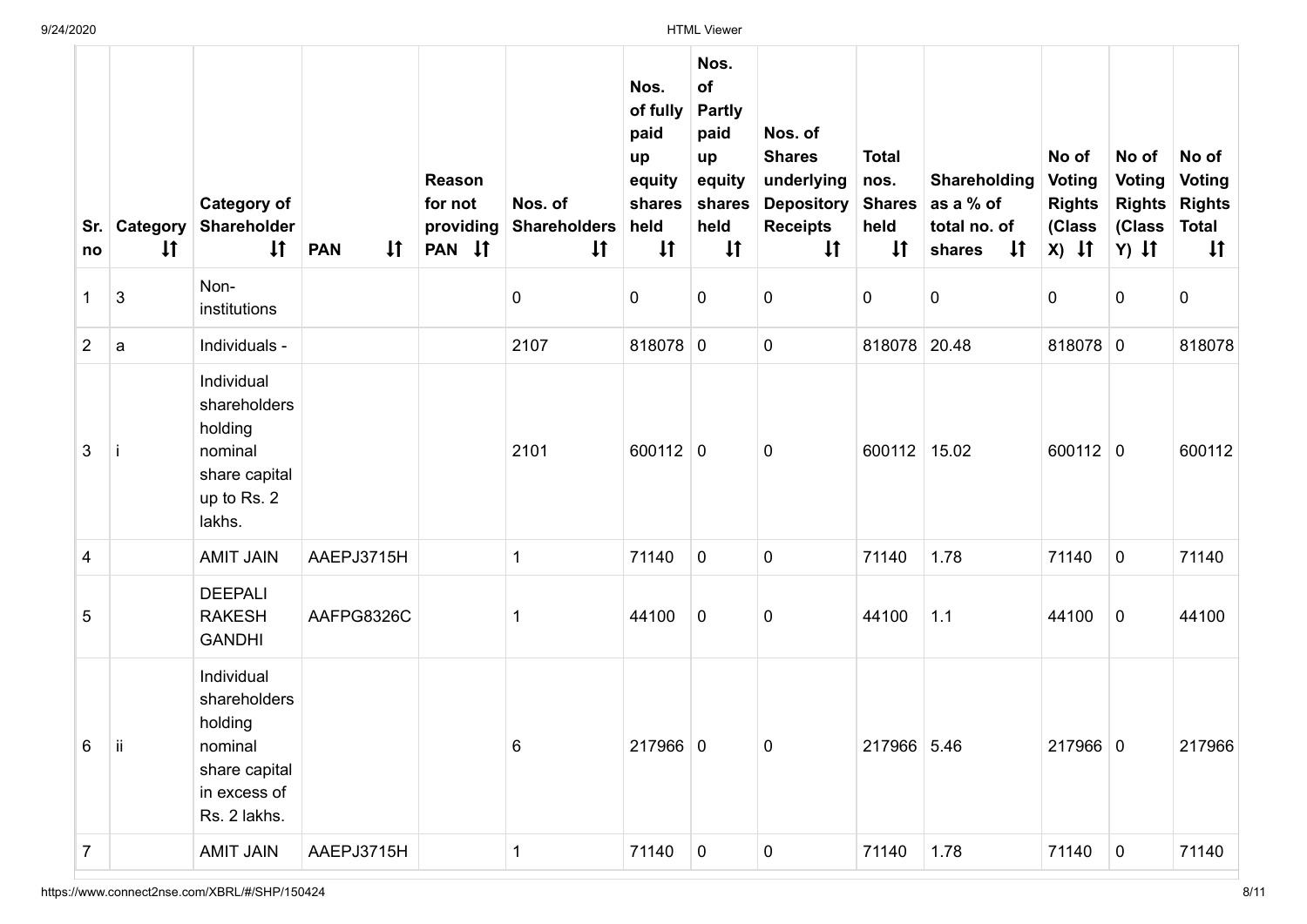| Sr.<br>no<br>Sr.     |             | <b>Name of Shareholder</b><br><b>Public Unclaim Details</b> |            | $\downarrow$ | <b>Name of PAC</b> |                | $\downarrow$ | No. of Share |             | $\downarrow$     | <b>Holding %</b><br>Limit: | 10<br>$\mathfrak{S}% _{M_{1},M_{2}}^{\alpha,\beta}(\varepsilon)$ | $\downarrow$<br>這 |
|----------------------|-------------|-------------------------------------------------------------|------------|--------------|--------------------|----------------|--------------|--------------|-------------|------------------|----------------------------|------------------------------------------------------------------|-------------------|
|                      |             |                                                             |            |              |                    |                |              |              |             |                  |                            |                                                                  |                   |
|                      |             |                                                             |            |              |                    |                |              |              |             |                  |                            |                                                                  |                   |
|                      |             |                                                             |            |              |                    |                |              |              |             |                  |                            |                                                                  |                   |
|                      |             | Person In Concert                                           |            |              |                    |                |              |              |             |                  |                            | $\mathfrak{S}% _{M_{1},M_{2}}^{\alpha,\beta}(\varepsilon)$       | 這                 |
|                      |             |                                                             |            |              |                    |                |              | Limit:       | 10          | $\langle\langle$ | $\overline{2}$             |                                                                  | $\rightarrow$     |
| $\blacktriangleleft$ |             |                                                             |            |              |                    |                |              |              |             |                  |                            |                                                                  |                   |
| $10$ c               |             | Employee<br><b>Trusts</b>                                   |            |              | $\pmb{0}$          | $\overline{0}$ | $\pmb{0}$    | $\pmb{0}$    | $\mathbf 0$ | $\mathbf 0$      | $\overline{0}$             | $\pmb{0}$                                                        | $\pmb{0}$         |
| 9                    | $\mathsf b$ | <b>NBFCs</b><br>registered<br>with RBI                      |            |              | $\mathbf 0$        | $\overline{0}$ | $\pmb{0}$    | $\pmb{0}$    | $\pmb{0}$   | $\mathbf 0$      | $\mathbf 0$                | $\pmb{0}$                                                        | $\pmb{0}$         |
|                      |             | <b>DEEPALI</b><br><b>RAKESH</b><br><b>GANDHI</b>            | AAFPG8326C |              | $\mathbf{1}$       | 44100          | $\mathbf 0$  | $\pmb{0}$    | 44100       | 1.1              | 44100                      | $\mathbf 0$                                                      | 44100             |
| $\bf 8$              |             |                                                             |            |              |                    |                |              |              |             |                  |                            |                                                                  |                   |

|           | Limit: | 10                 |
|-----------|--------|--------------------|
| Custodian |        | $\mathcal{C}$<br>這 |
|           |        |                    |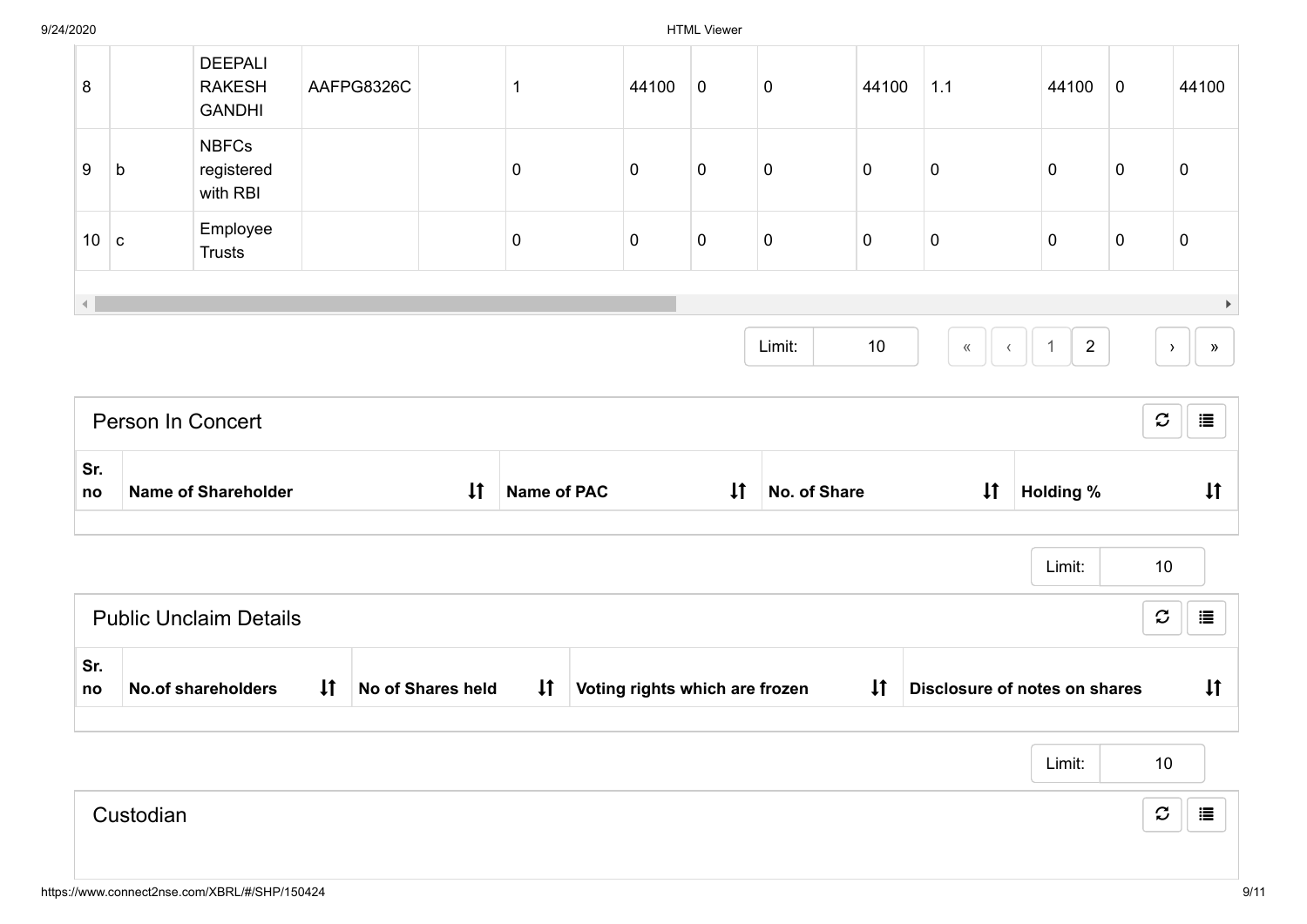| Sr.<br>no      | Category<br>$\downarrow$ | <b>Category of</b><br>Shareholder<br>$\downarrow$                                                                | <b>Bank</b><br><b>Name</b><br>$\downarrow$ | <b>PAN</b><br>$\downarrow$ | Reason<br>for not<br>providing<br>PAN IT | Nos. of<br><b>Shareholders</b><br>$\downarrow$ | Nos.<br>of fully<br>paid<br>up<br>equity<br>shares<br>held<br>$\downarrow$ | Nos.<br>of<br><b>Partly</b><br>paid<br>up<br>equity<br>shares<br>held<br>$\downarrow$ | Nos. of<br><b>Shares</b><br>underlying<br><b>Depository</b><br><b>Receipts</b><br>$\downarrow$ | <b>Total</b><br>nos.<br><b>Shares</b><br>held<br>$\downarrow$ | Shareholding<br>as a % of<br>total no. of<br>$\downarrow$<br>shares | No of<br><b>Voting</b><br>$x)$ if | No of<br><b>Voting</b><br>(Class (Class<br>$Y)$ It | No of<br><b>Voting</b><br>Rights Rights Rights<br>Total I<br>$\downarrow$ |  |
|----------------|--------------------------|------------------------------------------------------------------------------------------------------------------|--------------------------------------------|----------------------------|------------------------------------------|------------------------------------------------|----------------------------------------------------------------------------|---------------------------------------------------------------------------------------|------------------------------------------------------------------------------------------------|---------------------------------------------------------------|---------------------------------------------------------------------|-----------------------------------|----------------------------------------------------|---------------------------------------------------------------------------|--|
| 1              | 1                        | Custodian/DR<br>Holder                                                                                           |                                            |                            |                                          | $\pmb{0}$                                      | $\mathbf 0$                                                                | 0                                                                                     | 0                                                                                              | $\mathbf 0$                                                   |                                                                     | $\mathbf 0$                       | 0                                                  | $\mathbf 0$                                                               |  |
| $\overline{2}$ | $\overline{2}$           | Employee<br><b>Benefit Trust</b><br>(under SEBI<br>(Share based<br>Employee<br>Benefit)<br>Regulations,<br>2014) |                                            |                            |                                          | $\pmb{0}$                                      | $\mathbf 0$                                                                | 0                                                                                     | 0                                                                                              | $\mathbf 0$                                                   | $\mathbf 0$                                                         | $\mathbf 0$                       | $\mathbf 0$                                        | 0                                                                         |  |
| 3              |                          | <b>Total Non-</b><br>Promoter-<br>Non Public<br>Shareholding<br>$(C)= (C)(1)+$<br>(C)(2)                         |                                            |                            |                                          | $\mathbf 0$                                    | $\mathbf 0$                                                                | $\mathbf 0$                                                                           | 0                                                                                              | $\mathbf 0$                                                   |                                                                     | $\mathbf 0$                       | $\pmb{0}$                                          | $\mathbf 0$                                                               |  |
|                |                          |                                                                                                                  |                                            |                            |                                          |                                                |                                                                            |                                                                                       |                                                                                                |                                                               |                                                                     |                                   |                                                    |                                                                           |  |

Limit:

10

 $\mathcal{Z}$   $\parallel$   $\equiv$ 

Reason for not dematerializing entire promoter Shareholder

T a. % T V r

9/24/2020 HTML Viewer